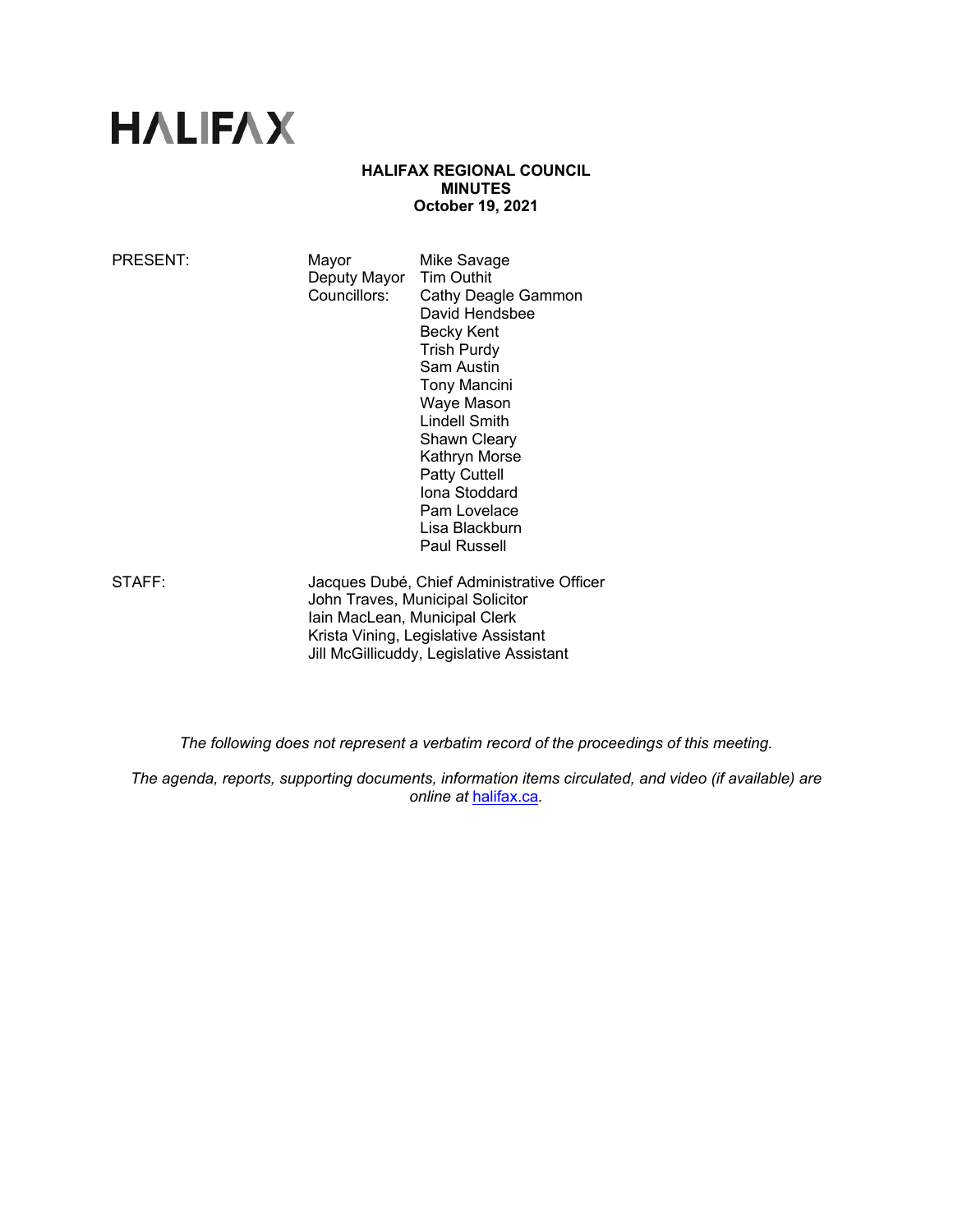*The meeting was called to order at 1:00 p.m., and recessed at 3:04 p.m. Council reconvened in at 3:24 p.m. Council moved into an In Camera (In Private) session at 4:45 and adjourned at 6:22 p.m.*

## **1. CALL TO ORDER**

Mayor Savage called the meeting to order at 1:00 p.m. and acknowledged that the meeting took place in the traditional and ancestral territory of the Mi'kmaq people, and that we are all treaty people.

## **2. SPECIAL COMMUNITY ANNOUNCEMENTS & ACKNOWLEDGEMENTS**

Councillors noted special community announcements and acknowledgements.

## **3. APPROVAL OF MINUTES – September 28 and October 5, 2021**

MOVED by Councillor Smith, seconded by Councillor Mason

#### **THAT the minutes of September 28 and October 5, 2021 be approved as circulated.**

#### **MOTION PUT AND PASSED.**

## **4. APPROVAL OF THE ORDER OF BUSINESS AND APPROVAL OF ADDITIONS AND DELETIONS**

Additions:

• Item 18.1 Deputy Mayor Outhit – Administrative Order 1, the Procedure of the Council Administrative Order – Return to In-Person Meetings

#### Deletions: None

As provided for in Section 37 (1) of Administrative Order One, item 18.1 Deputy Mayor Outhit – Administrative Order 1, the Procedure of the Council Administrative Order – Return to In-Person Meetings was considered prior to item 5 Consent Agenda.

As provided for in Section 12 (5) of Administrative Order One, Councillor Hendsbee requested that Information Item 1 - Memorandum from the Executive Director of Transportation and Public Works dated September 28, 2021 re: Review of Street Lighting Procedures and Policies be brought forward to October 26, 2021 meeting of Regional Council.

MOVED by Councillor Kent, seconded by Councillor Lovelace

#### **THAT the agenda be approved as amended.**

#### **MOTION PUT AND PASSED UNANIMOUSLY.**

#### **5. CONSENT AGENDA**

As provided for in section 41 (3) of Administrative Order One:

Item 15.1.4 was removed from the consent agenda at the request of Councillor Mancini

MOVED by Councillor Mason, seconded by Councillor Mancini

#### **THAT Halifax Regional Council approve recommendations in the following items: 13.1.1 and 15.1.1.**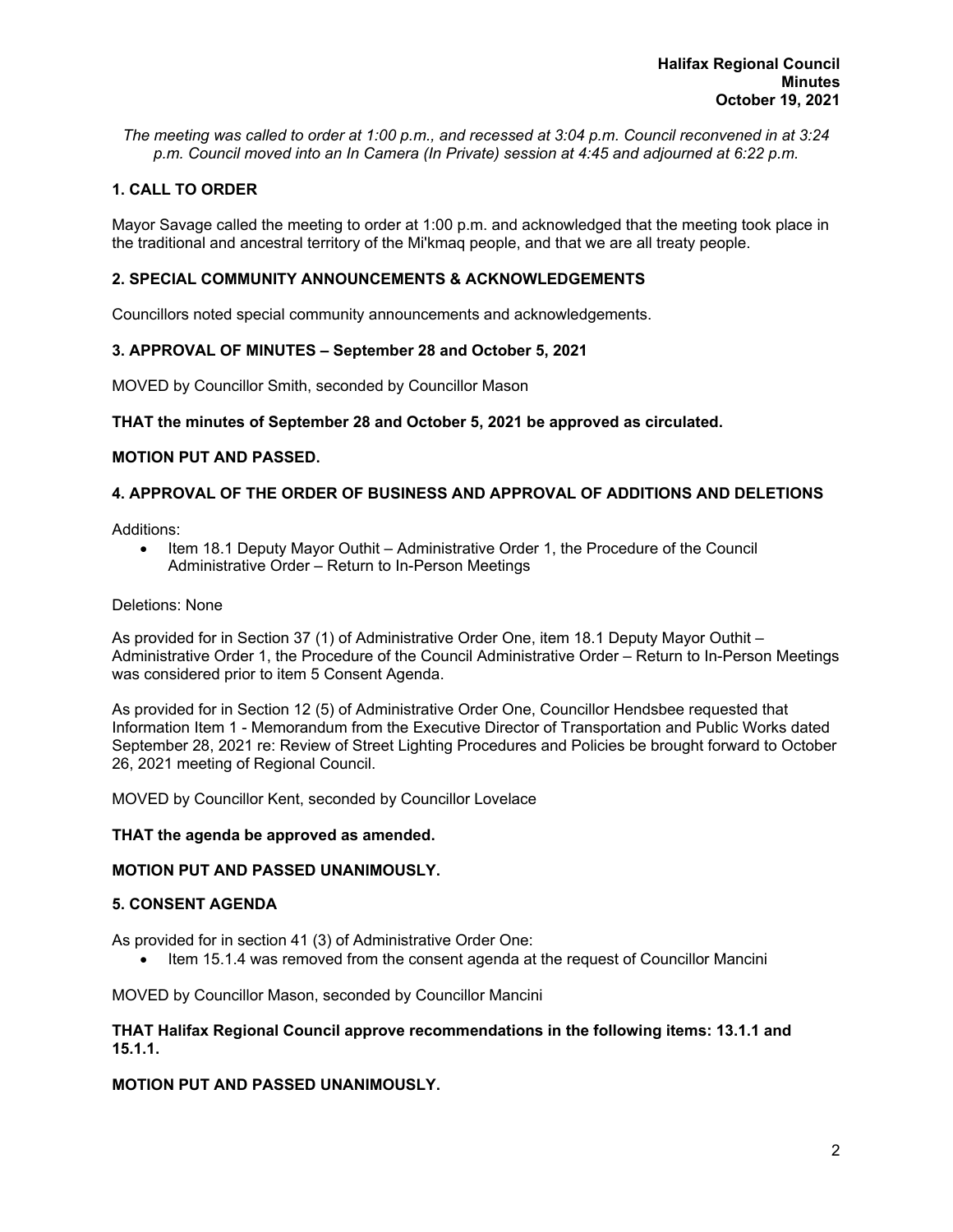Not present: Councillor Cleary

## **6. BUSINESS ARISING OUT OF THE MINUTES – NONE**

### **7. CALL FOR DECLARATION OF CONFLICT OF INTERESTS**

Councillor Cuttell declared a conflict of interest for item 15.1.3 Case 23746 – Municipal Planning Strategy and Development Agreement Amendments for Seton Ridge at Bedford Highway and Seton Road, Halifax.

#### **8. MOTIONS OF RECONSIDERATION – NONE 9. MOTIONS OF RESCISSION – NONE 10. CONSIDERATION OF DEFERRED BUSINESS – NONE 11. NOTICES OF TABLED MATTERS – NONE**

#### **12. HERITAGE HEARINGS**

**12.1 Case H00507 – Request to Include 1600 Summer Street, Halifax, in the Registry of Heritage Property for the Halifax Regional Municipality** 

The following was before Council:

- Heritage Advisory Committee report dated July 29, 2021 with attached staff recommendation report dated May 17, 2021
- Extract from the August 17, 2021 special Regional Council Minutes
- Staff presentation dated October 19, 2021

First Reading was given August 17, 2021.

Jesse Morton, Planner II gave a presentation on Case H00507 and responded to questions of clarification from Regional Council.

The hearing opened at 1:40 p.m.

Mayor Savage advised that the Halifax Regional Municipality was the applicant and there were no registered speakers.

MOVED by Councillor Lovelace, seconded by Councillor Russell

#### **THAT the hearing be closed.**

## **MOTION PUT AND PASSED.**

The hearing closed at 1:40 p.m.

MOVED by Councillor Mason, seconded by Councillor Russell

**THAT Halifax Regional Council approve the request to include 1600 Summer Street, Halifax in the Registry of Heritage Property for the Halifax Regional Municipality, as shown on Map 1 of the May 17, 2021 staff report, as a municipal heritage area under the Heritage Property Act.** 

#### **MOTION PUT AND PASSED UNANIMOUSLY.**

Not present: Councillor Cleary

**12.2 Case H00508 – Request to Include 5500 Inglis Street, Halifax, in the Registry of Heritage Property for the Halifax Regional Municipality**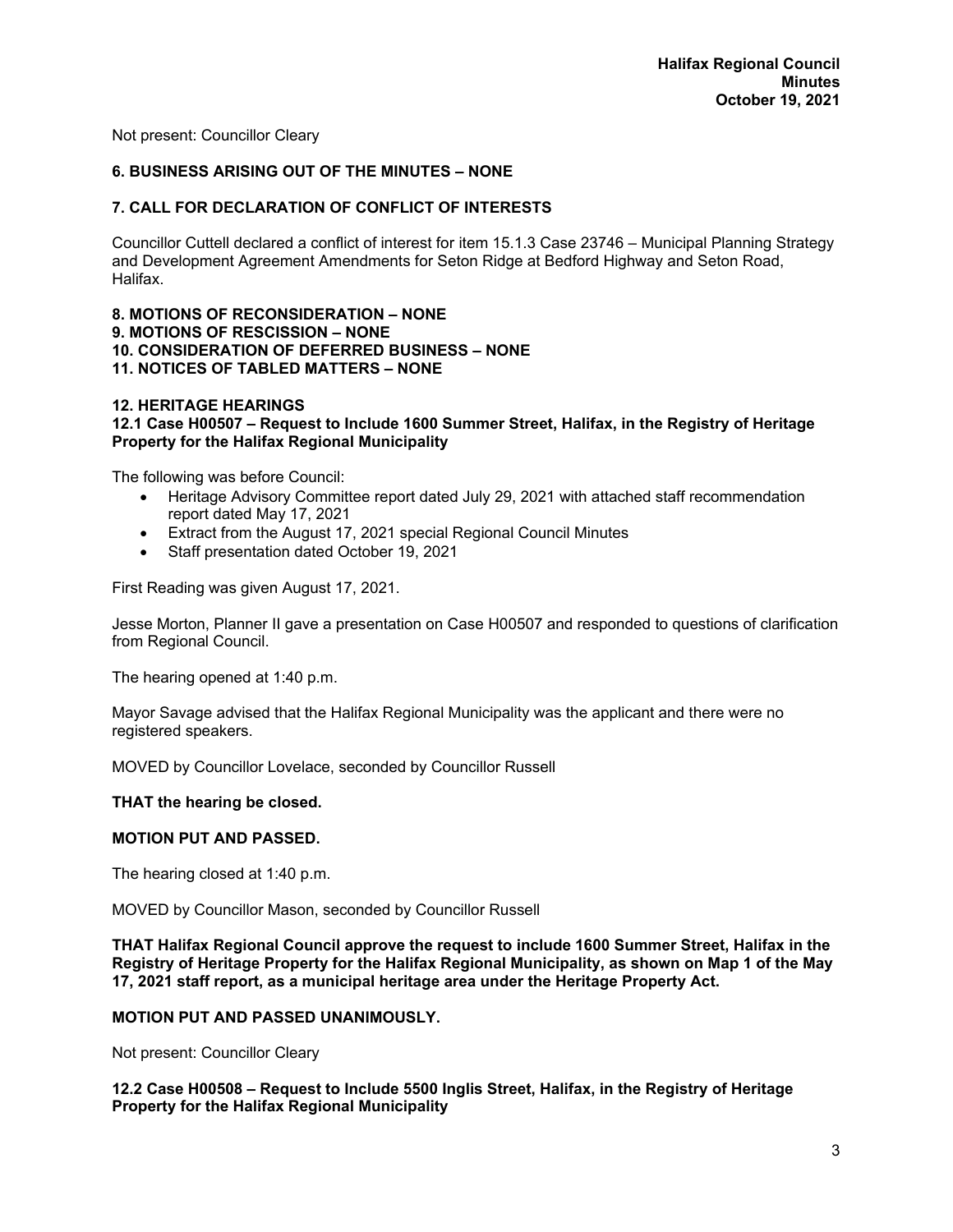The following was before Council:

- Heritage Advisory Committee report dated July 29, 2021 with attached staff recommendation report dated May 28, 2021
- Extract from the August 17, 2021 special Regional Council Minutes
- Staff presentation dated October 19, 2021

First Reading was given August 17, 2021.

Jesse Morton, Planner II gave a presentation on Case H00508 and responded to questions of clarification from Regional Council.

The hearing opened at 1:54 p.m.

Mayor Savage invited the applicant to come forward and address Council.

Reverend Norman Horofker and Pam Griffin-Hody, Vice President of the Universalist Unitarian Church of Halifax Board of Directors spoke on the building's history and use, and the improvements made to the property.

Mayor Savage advised there were no registered speakers.

MOVED by Councillor Smith, seconded by Councillor Mason

#### **THAT the hearing be closed.**

#### **MOTION PUT AND PASSED.**

The hearing closed 1:58 p.m.

MOVED by Councillor Mason, seconded by Councillor Lovelace

**THAT Halifax Regional Council approve the request to include 5500 Inglis Street, Halifax in the Registry of Heritage Property for the Halifax Regional Municipality, as shown on Map 1 of the May 28, 2021 staff report, as a municipal heritage property under the Heritage Property Act** 

#### **MOTION PUT AND PASSED UNANIMOUSLY.**

Not present: Councillor Cleary

#### **13. CORRESPONDENCE, PETITIONS & DELEGATIONS 13.1 Correspondence**

Correspondence was received and circulated for item 13.1.1.

For a detailed list of correspondence received refer to the specific agenda item.

#### **13.1.1 Fly-past Request – Remembrance Day Ceremony**

The following was before Council:

• Correspondence from Y. Soulard

The following motion was approved as part of the Consent Agenda:

MOVED by Councillor Mason, seconded by Councillor Mancini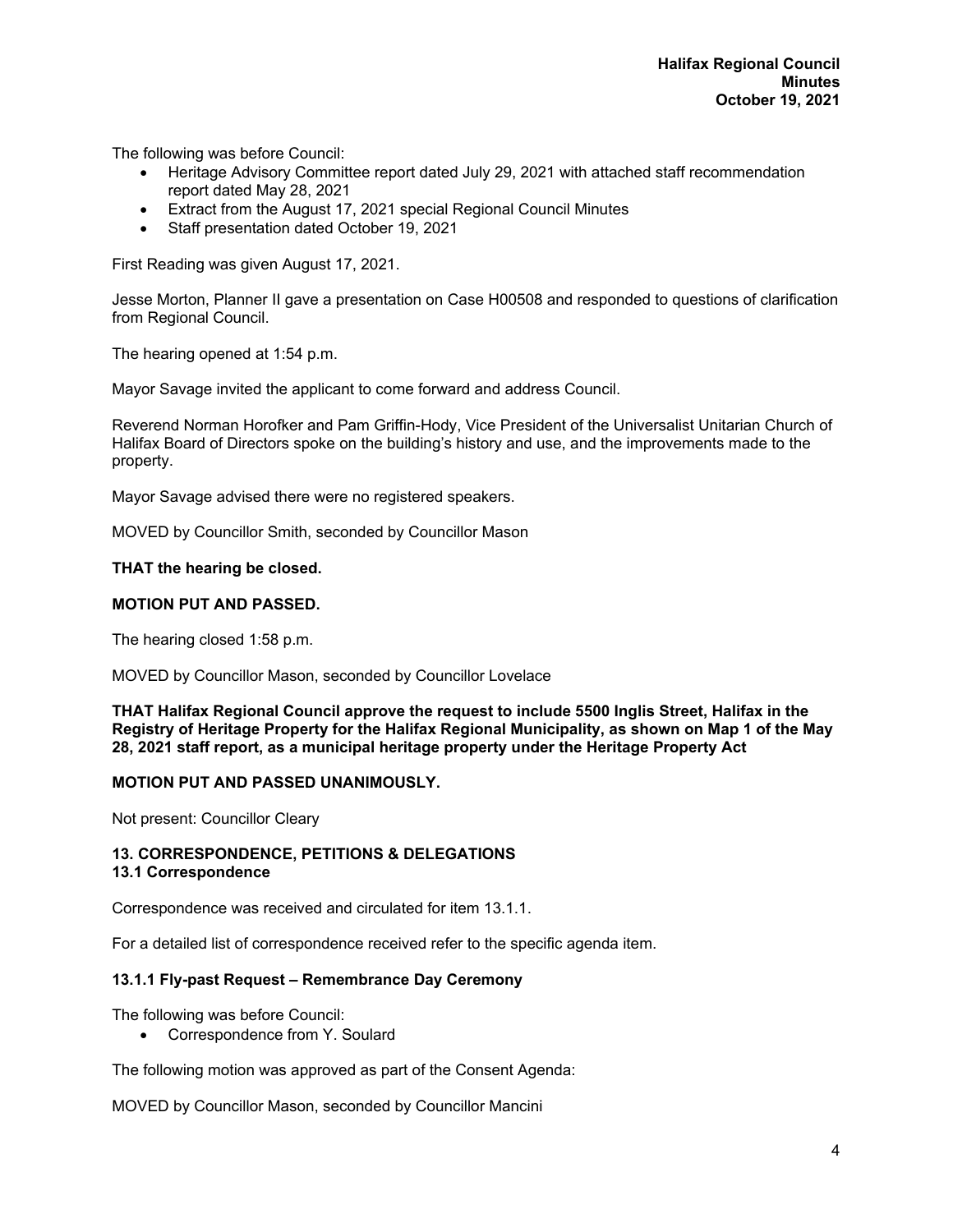**THAT Halifax Regional Council grant permission for the Canadian Forces to fly a Cyclone helicopter over Sullivan's Pond in Dartmouth at approximately 11:08 a.m. flying North to South, over Cole Harbour Place at approximately 11:09 a.m. flying East to West and at the Caen Legion Branch #164 on Main Road Eastern Passage at approximately 11:10 a.m. flying North to South, at a height of 500 feet above the highest obstacle in each location, on Thursday, November 11, 2021 as part of Remembrance Day ceremonies.** 

## **MOTION PUT AND PASSED UNANIMOUSLY.**

Not present: Councillor Cleary

### **13.2 Petitions 13.2.1 Councillor Smith**

Councillor Smith submitted a petition from Angel Pang regarding Cornwallis Street Renaming with approximately 9,330 signatures requesting the renaming of Cornwallis Street in Halifax to Rocky Jones Street.

#### **13.3 Presentations – None**

#### **14. INFORMATION ITEMS BROUGHT FORWARD – NONE**

#### **15. REPORTS**

**15.1 CHIEF ADMINISTRATIVE OFFICER 15.1. Increase to Contract – Consulting Services for the Spryfield Lions Rink and Recreation Centre Roof Reinforcement** 

The following was before Council:

Staff recommendation report dated August 25, 2021

The following motion was approved as part of the Consent Agenda:

MOVED by Councillor Mason, seconded by Councillor Mancini

**THAT Halifax Regional Council approve an increase to the contract with M&R Engineering Limited (PO 2070782241) in the amount of \$10,585.00 (net HST included) with funding from Project No. CB200001 Multi-District Facilities Upgrades as outlined in the Financial implications section of the staff report dated August 25, 2021**.

#### **MOTION PUT AND PASSED UNANIMOUSLY.**

Not present: Councillor Cleary

#### **15.1.2 2022-23 Capital Planning Framework**

The following was before Council:

- Staff recommendation report dated October 5, 2021
- Staff presentation dated October 19, 2021

Crystal Nowlan, Director of Asset Management gave a presentation of the 2022-23 Capital Planning Framework.

MOVED by Councillor Russell, seconded by Councillor Mason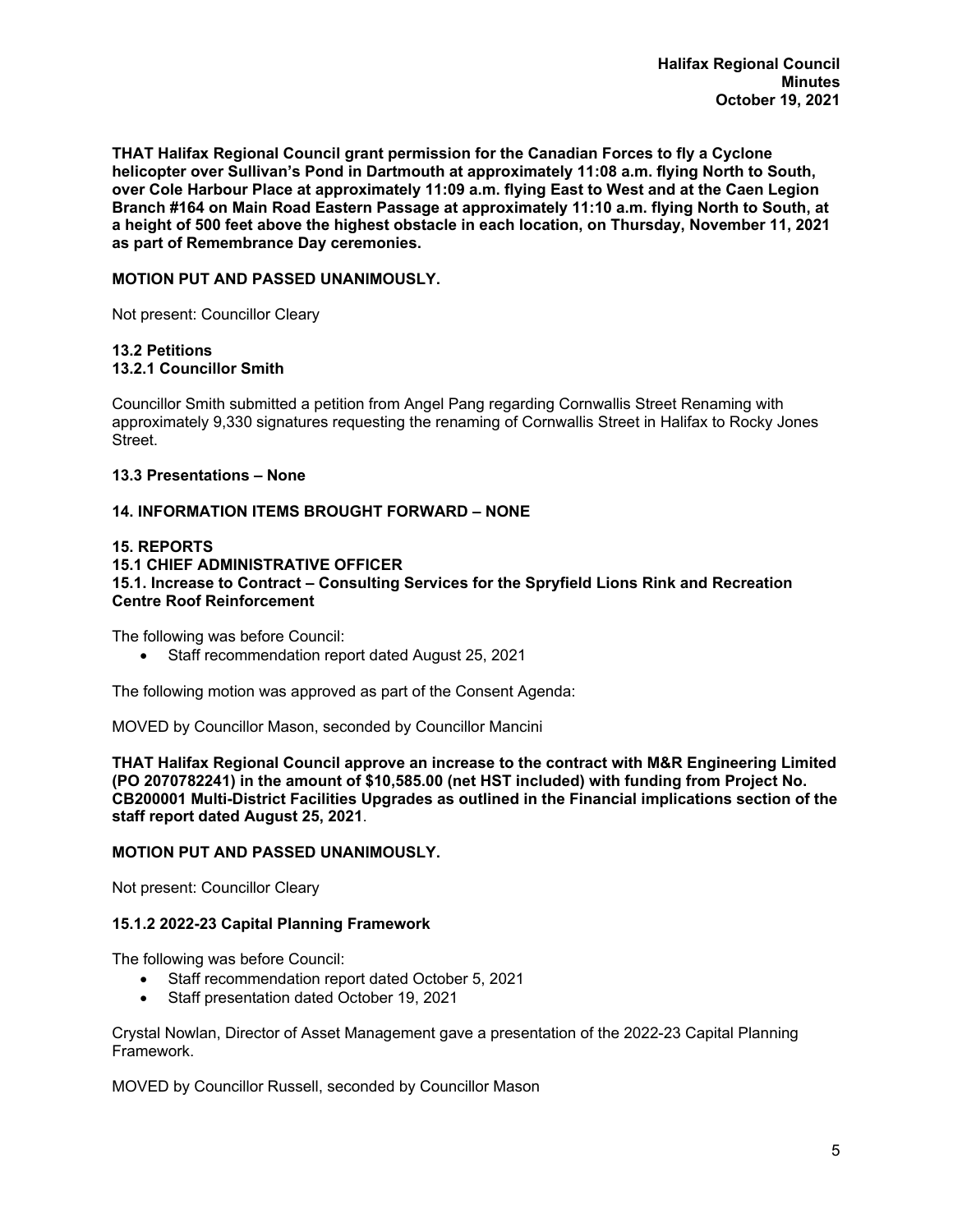**THAT Halifax Regional Council direct the Chief Administrative Officer to:** 

- **1. Develop a funded 4-year capital plan and 10-year capital outlook which prioritizes Council's key strategic priorities, reliable and quality municipal services, and risk mitigation with an ability and capacity to deliver when scheduled;**
- **2. Continue to allocate 70%-80% of the annual base capital program to asset renewal projects and 20%- 30% to service growth projects for the 2022-23 through 2025-26 budget years; and**
- **3. Use Halifax Regional Council's priority weightings for the Strategic Alignment project prioritization evaluations for the 2022-23 through 2024-25 budget years.**

Nowlan, Jerry Blackwood, Chief Financial Officer, Shannon Miedema, Environment & Climate Change Program Manager, and Jacques Dubé, Chief Administrative Officer responded to questions of clarification from Regional Council.

MOVED by Deputy Mayor Outhit, seconded by Councillor Lovelace

**THAT Halifax Regional Council direct the Chief Administrative Officer to provide a briefing note on:** 

- **1. The impact of shifting capital budget for Park and Recreation 60%-40%; and**
- **2. Additional source of revenue including Capital Cost Contribution User Fees and Deed Transfer Tax.**

**MOTION PUT AND PASSED.** (16 in favour, 1 against)

In favour: Mayor Savage, Deputy Mayor Outhit, Councillors Deagle Gammon, Hendsbee, Kent, Purdy, Austin, Mancini, Mason, Smith, Morse, Cuttell, Stoddard, Lovelace, Blackburn, Russell

Against: Councillor Cleary

Mayor Savage stepped down from the Chair and Deputy Mayor Outhit assumed the Chair.

The motion before Council read:

MOVED by Councillor Russell, seconded by Councillor Mason

#### **THAT Halifax Regional Council direct the Chief Administrative Officer to:**

- **1. Develop a funded 4-year capital plan and 10-year capital outlook which prioritizes Council's key strategic priorities, reliable and quality municipal services, and risk mitigation with an ability and capacity to deliver when scheduled;**
- **2. Continue to allocate 70%-80% of the annual base capital program to asset renewal projects and 20%- 30% to service growth projects for the 2022-23 through 2025-26 budget years; and**
- **3. Use Halifax Regional Council's priority weightings for the Strategic Alignment project prioritization evaluations for the 2022-23 through 2024-25 budget years.**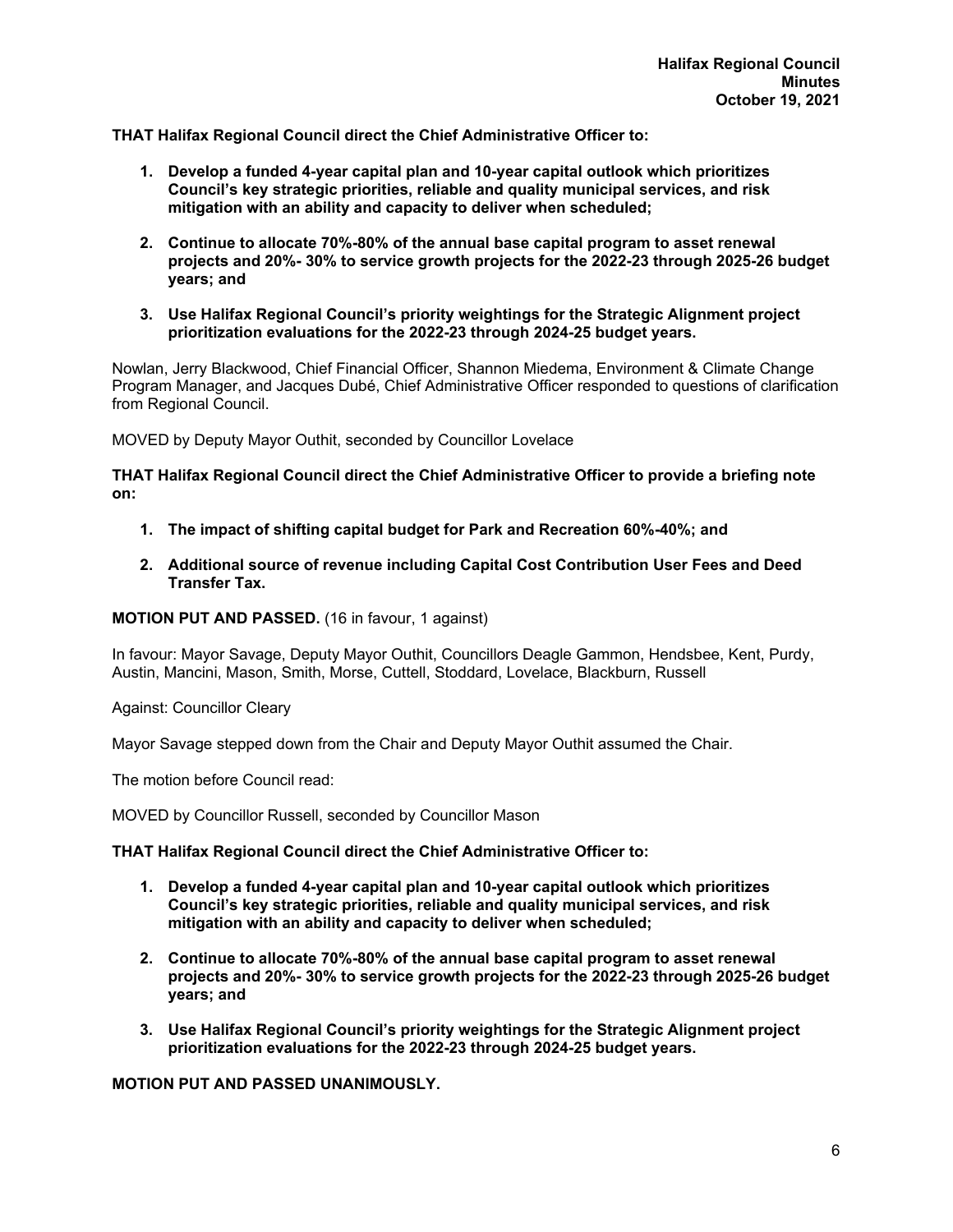#### Not present: Mayor Savage **15.1.3 Case 23746 – Municipal Planning Strategy and Development Agreement Amendments for Seton Ridge at Bedford Highway and Seton Road, Halifax**

The following was before Council:

- Staff recommendation report dated September 20, 2021
- Extract from the October 5, 2021 Regional Council Draft Minutes

Councillor Cuttell was recused from the meeting during consideration of this item having declared an interest in the matter.

MOVED by Councillor Morse, seconded by Councillor Cleary

**THAT Halifax Regional Council direct the Chief Administrative Office to direct staff to:** 

- **1. Initiate a process to consider amendments to the Halifax Municipal Planning Strategy and the development agreement for the Seton Ridge neighbourhood to allow for the elimination of a required walkway connection to Bayview Road, Halifax; and**
- **2. Follow the public participation program for municipal planning strategy amendments as outlined within the Community Engagement section of the staff report dated September 20, 2021.**

Paul Sampson, Planner II responded to questions of clarification from Regional Council.

#### **MOTION PUT AND PASSED UNANIMOUSLY.**

Not present: Mayor Savage, Councillor Cuttell

Councillor Cuttell rejoined the meeting at this time.

## **15.1.4 Port Wallace Secondary Planning Process, Environmental Update and Revised Work Plan**

The following was before Council:

• Staff recommendation report dated October 6, 2021

MOVED by Councillor Mancini, seconded by Councillor Kent

**That Halifax Regional Council direct the Chief Administrative Officer to:** 

- **1. Direct staff to proceed with the revised Port Wallace Secondary Planning work plan, as outlined in the Discussion section of the staff report dated October 6, 2021; and**
- **2. Continue to work with Nova Scotia Lands Inc., Nova Scotia Environment and Climate Change and Nova Scotia Lands and Forestry, to better understand the risks and potential management strategies associated with the risk assessment and closure plan for the former Montague Gold Mine Site and future development in the Port Wallace Secondary Planning Study Area and report back to Council.**

Tyler Simms, Planner III responded to questions of clarification from Regional Council.

## **MOTION PUT AND PASSED UNANIMOUSLY.**

Not present: Mayor Savage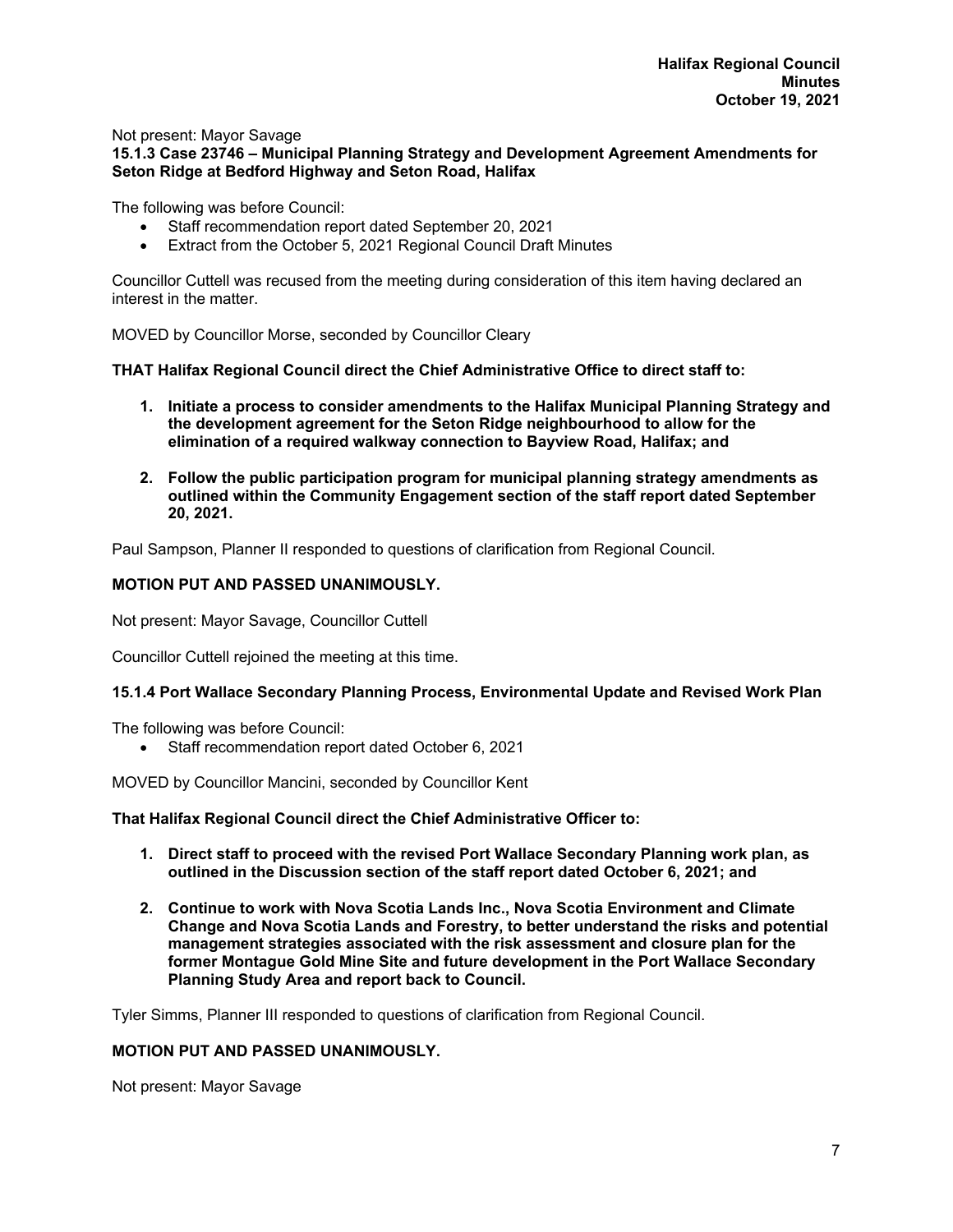Mayor Savage resumed the Chair at this time. **15.1.5 Award - Unit Price Tender No. 21-237, Burnside Business Park – Phase 13-1** 

The following was before Council:

Staff recommendation report dated October 7, 2021

MOVED by Councillor Mancini, seconded by Councillor Kent

### **THAT Halifax Regional Council:**

- **1. Suspend the rules of procedure under Schedule 2, the Audit and Finance Standing Committee Terms of Reference, of Administrative Order One, the Procedures of the Council Administrative Order, requiring the Standing Committee to review and make recommendations on proposals coming to the Council outside of the annual budget or tender process;**
- **2. Approve a withdrawal from Q616 Burnside/Industrial Park Expansion Reserve in the amount of \$25,378,535.26 and approve a budget increase of \$25,378,535.26 to Capital Account No. CQ000008 – 'Burnside and City of Lakes Development' with funding from Q616 Burnside / Industrial Park Expansion Reserve to fund the balance of Tender No. 21- 237 as outlined in the Financial Implications section of the staff report dated October 7, 2021;**
- **3. Approve a budget increase of \$416,533.16 (No net HST, 100% recoverable) to Project Account No. CQ000008, Burnside and City of Lakes Development, funded through cost sharing with Heritage Gas, as outlined in the Financial Implications section of the staff report dated October 7, 2021;**
- **4. Award Tender No. 21-237, Burnside Business Park Phase 13-1, to the lowest bidder meeting specifications, Brycon Construction Limited for a Total Tender Price of \$29,036,000 (No Net HST, 100% Recoverable) from Project Account No. CQ000008, Burnside and City of Lakes Development as outlined in the Financial Implications section of the staff report dated October 7, 2021;**
- **5. Authorize, as per the Financial Implications section of the staff report dated October 7, 2021, the appointment of Englobe Corp.(highest scoring proponent of RFP 18-314 for Design and Construction Inspection Services for Burnside Phase 13) for construction inspection services, in the amount of \$1,721,160 (no HST included, 100% recoverable);**
- **6. Approve an increase to the Design Services component of RFP No. 18-314 Consulting Services - to Englobe Corp. (P.O. No. 2070810368) in the amount of \$38,060 for change orders 5 and 6 (No Net HST, 100 % Recoverable); and**
- **7. Authorize the Chief Administrative Officer to enter into agreements, as per the Discussion section of the staff report dated October 7, 2021, payment to Ducks Unlimited for the compensation of altering wetlands in the amount of \$ 201,825 (No HST Included, 100% recoverable); and payment to Halifax Water (HW) for inspection and review of water, storm and sanitary sewer infrastructure, in the amount of \$71,258.40 (no HST Included, 100% recoverable).**

Dave Reage, Executive Director, Metro Transit and Michael Wile, Manager, Acquisitions, Disposals and Industrial Lands responded to questions of clarification from Regional Council.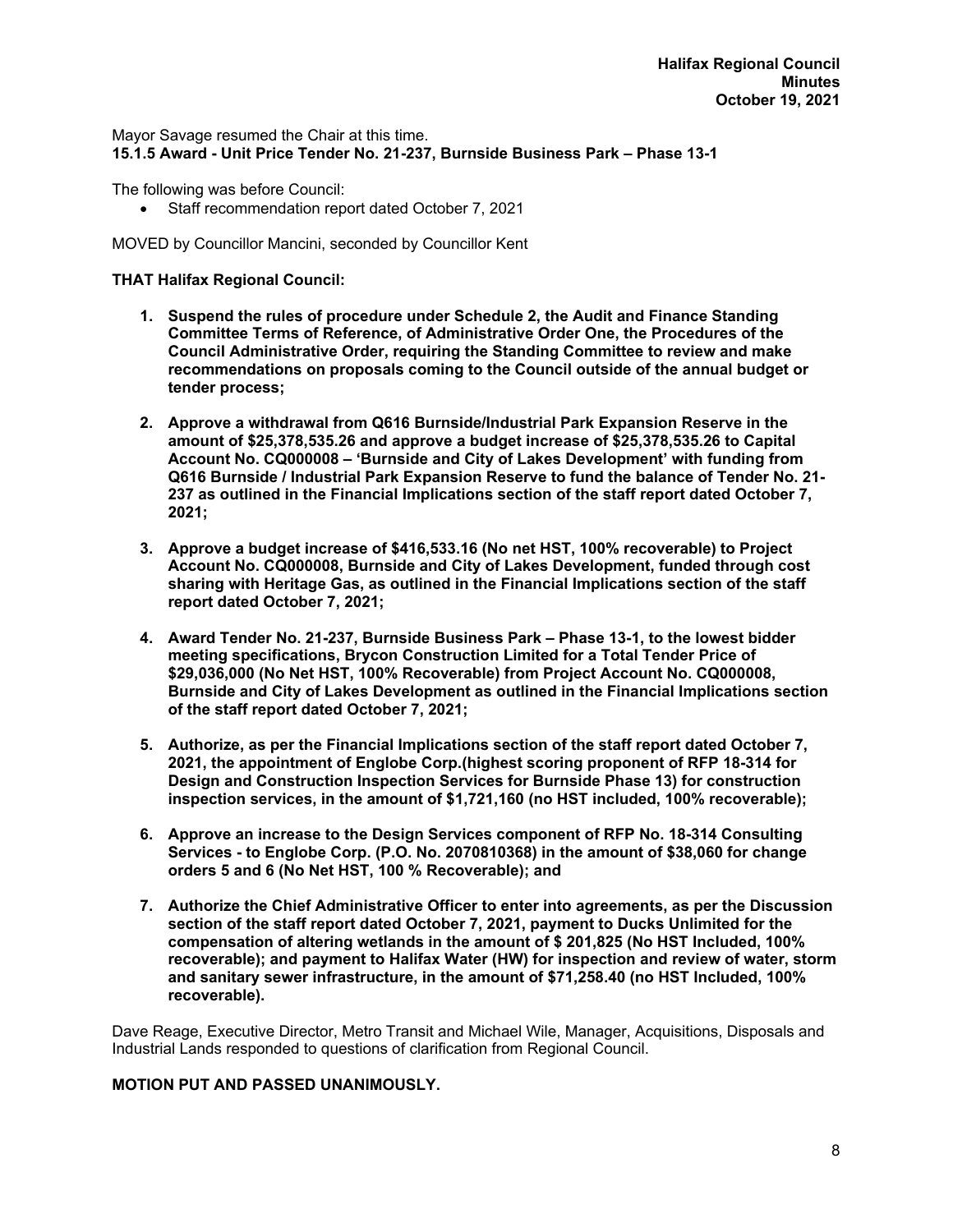## **15.2 MEMBERS OF COUNCIL 15.2.1 Mayor Savage – Race to Zero**

The following was before Council:

Request for Council's Consideration form submitted by Mayor Savage

Mayor Savage stepped down from the Chair and Deputy Mayor Outhit assumed the Chair.

MOVED by Mayor Savage, seconded by Councillor Blackburn

## **THAT Halifax Regional Council direct:**

- **1. The Mayor to sign on to the following city climate commitments as part of an UN-led campaign in the lead up to COP26 in Scotland in November 2021: Cities Race to Resilience and Cities Race to Zero; and**
- **2. The Chief Administrative Officer to direct staff to identify appropriate actions as part of the sign-up process for each Race that are in keeping with previous motions of Halifax Regional Council and complete reporting requirements as required by each race.**

Shannon Miedema, Manager, Environment & Climate Change Program Manager responded to questions of clarification from Regional Council.

## **MOTION PUT AND PASSED UNANIMOUSLY.**

Mayor Savage resumed the Chair at this time.

### **16. MOTIONS – NONE**

## **17. IN CAMERA (IN PRIVATE) 17.1 PERSONNEL MATTER – Private and Confidential**

The following was before Council:

Private and confidential supplementary staff report dated September 29, 2021

This matter was dealt with in public.

MOVED by Councillor Mancini, seconded by Councillor Deagle Gammon

#### **THAT Halifax Regional Council:**

- **1. Adopt the recommendations as outlined in the private and confidential report dated August 23, 2021; and**
- **2. Direct that the private and confidential supplementary report dated September 29, 2021 be maintained private and confidential.**

## **MOTION PUT AND PASSED UNANIMOUSLY.**

MOVED by Deputy Mayor Outhit, seconded by Councillor Russell

**To convene into In Camera (In Private).**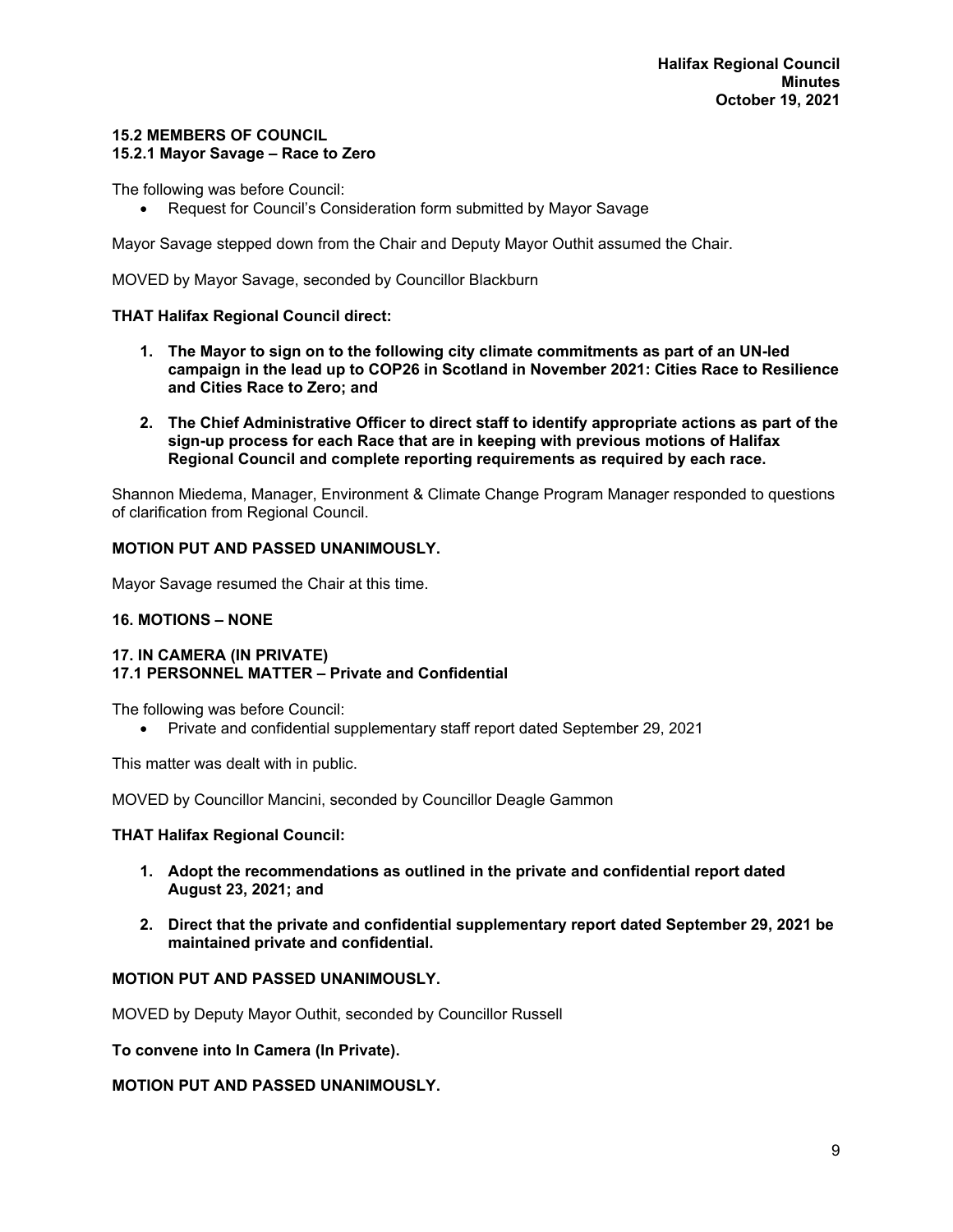## **17.2 Intergovernmental Relations – Private and Confidential Report**

This matter was dealt with In Camera (In Private).

## **18. ADDED ITEMS**

## **18.1 Deputy Mayor Outhit – Administrative Order 1, the Procedure of the Council Administrative Order – Return to In-Person Meetings**

The following was before Council:

Request for Council's Consideration form submitted by Deputy Mayor Outhit

MOVED by Deputy Mayor Outhit, seconded by Councillor Russell

**THAT Halifax Regional Council restore the following sections of Administrative Order 1:** 

- **19 (agenda review must determine the body to hear requests for presentations);**
- **25 (location of meetings of Council);**
- **27 (placement of the mace before meeting called to order);**
- **30 (order of the seating of Members);**
- **32 (people within the bar without consent);**
- **33 (placing items on the desk or distributing materials without Clerk's consent);**
- **84 (decorum during voting);**
- **87 (waiting for the mace to be removed before leaving their place);**
- **88 (Members must be seated during voting); and**
- **91 (method of voting).**

John Traves, Municipal Solicitor and Iain MacLean, Municipal Clerk responded to questions of clarification from Regional Council.

#### **MOTION PUT AND PASSED UNANIMOUSLY.**

Not present: Councillor Cleary

#### **19. NOTICES OF MOTION 19.1 Councillor Lovelace**

TAKE NOTICE that, at a future meeting of Halifax Regional Council, I intend to introduce a motion to request that Halifax Regional Council formally recognize Her Majesty Queen Elizabeth's Platinum Jubilee in February 2022:

- 1. By planting seven (7) Oak trees (English or Red) in honour of Queen Elizabeth's reign as monarch for seventy (70) years. Identify six trees to be planted throughout the municipality and a seventh placed in an urban park with a commemorative plaque.
- 2. Issue a congratulatory letter from the Mayor to Her Majesty Queen Elizabeth II to mark this historic Platinum Jubilee.

#### **19.2 Councillor Mason**

TAKE NOTICE that, at a future meeting of Halifax Regional Council, I intent to move the recission of my motion of October 22, 2019 to request a staff report to: a) review garbage collection schedule for the student housing area off campus around Dalhousie and St. Mary's (south end of Halifax) and identify options to provide garbage collection on the normal scheduled weekday for municipal waste collection services following May 1 and September 1; and b) consider amending bylaw and policy to increase penalties and decease timelines / warning period and related to non compliance on solid waste/garbage collection.